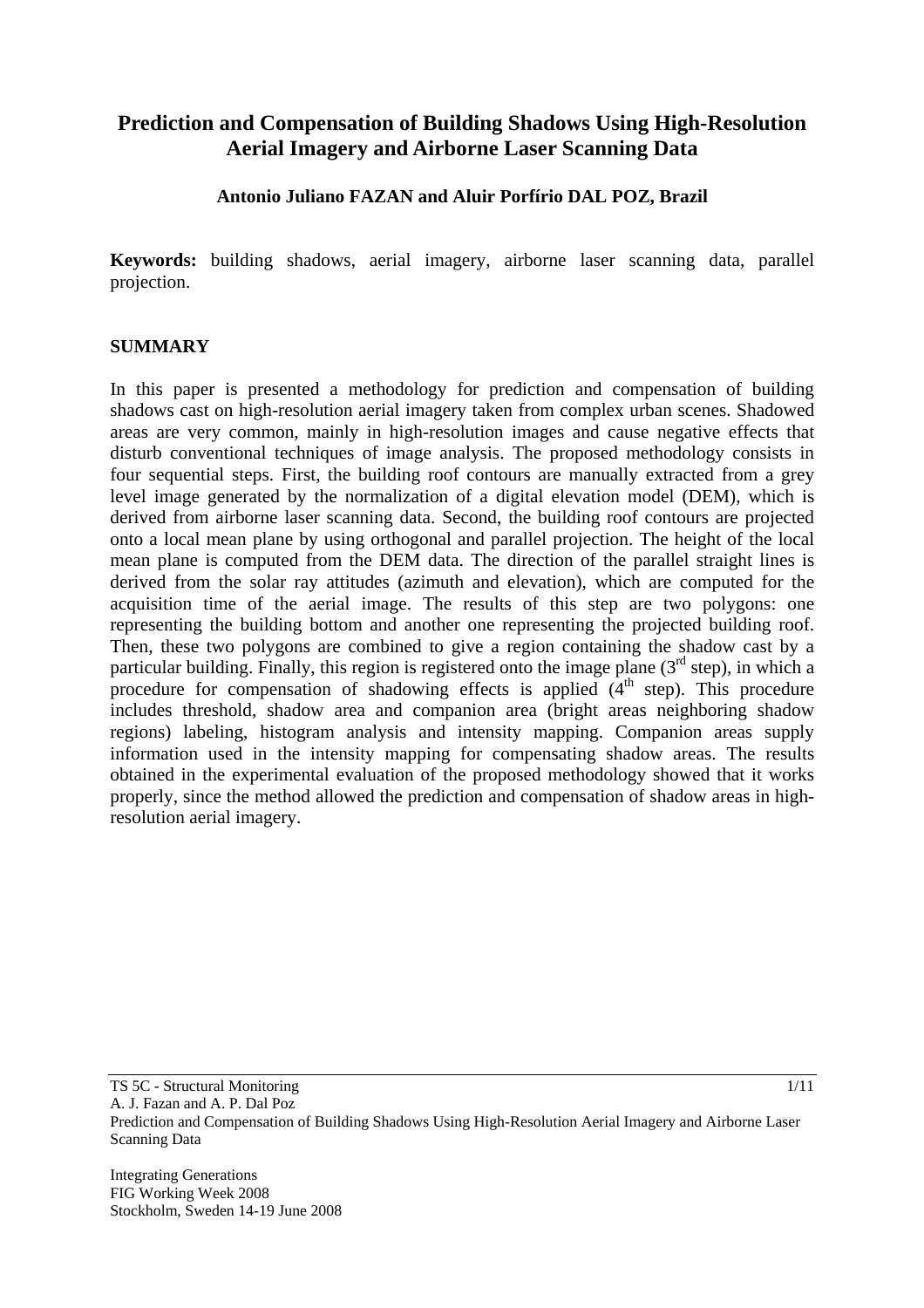# **Prediction and Compensation of Building Shadows Using High-Resolution Aerial Imagery and Airborne Laser Scanning Data**

# **Antonio Juliano FAZAN and Aluir Porfírio DAL POZ, Brazil**

# **1. INTRODUCTION**

The main reason for shadow occurrence on high-resolution imagery is the direct blocking of the sunlight by high objects as buildings and trees. Surfaces affected by shadows are weakly illuminated and usually appear dark on imagery. In geometric sense, shape and size of a shadow depend on the azimuth and elevation of the sun, besides other parameters as shape and size of shadowing object, as well as the spatial position and orientation of the acquisition image sensor (MASSALABI et al., 2004).

Negative effects caused by shadows increase with the spatial resolution of the image. Shadows modify spectral response of the objects and affect the performance of image analysis tasks due to the partial or total obstruction of image objects. In some applications like image matching and change detection, shadows caused by high objects as buildings and trees interfere in image analysis and produce wrong results (MASSALABI et al., 2004).

In the literature is possible to find two main groups of methods for shadow detection and/or compensation of shadow areas in remote sensing imagery. The first one uses basically image data and conventional techniques of image analysis (e.g., thresholding, segmentation etc.) for detecting shadows. The second one employs multisource data (for example, image data combined with solar and object elevation information) for predicting shadow occurrences in imagery and compensates their negative effects.

In this paper, a method for prediction and compensation of shadow areas cast by buildings on high-resolution aerial imagery is presented. The proposed methodology uses airborne laser scanning data and solar ephemeris information combined with data derived from the imagery for solving the mentioned problem.

# **2. METHODOLOGY**

The proposed method for prediction and compensation of building shadows cast on highresolution aerial imagery is based upon four sequential steps:

– **Derivation of building roof contours:** This step consists of a visual identification and a manual extraction of building roof contours from a normalized image, which is obtained by a transformation procedure applied to a digital elevation model (DEM). As this DEM is derived from an airborne laser scanning data set, from now on we will refer to it as DEMlaser;

TS 5C - Structural Monitoring

A. J. Fazan and A. P. Dal Poz

Prediction and Compensation of Building Shadows Using High-Resolution Aerial Imagery and Airborne Laser Scanning Data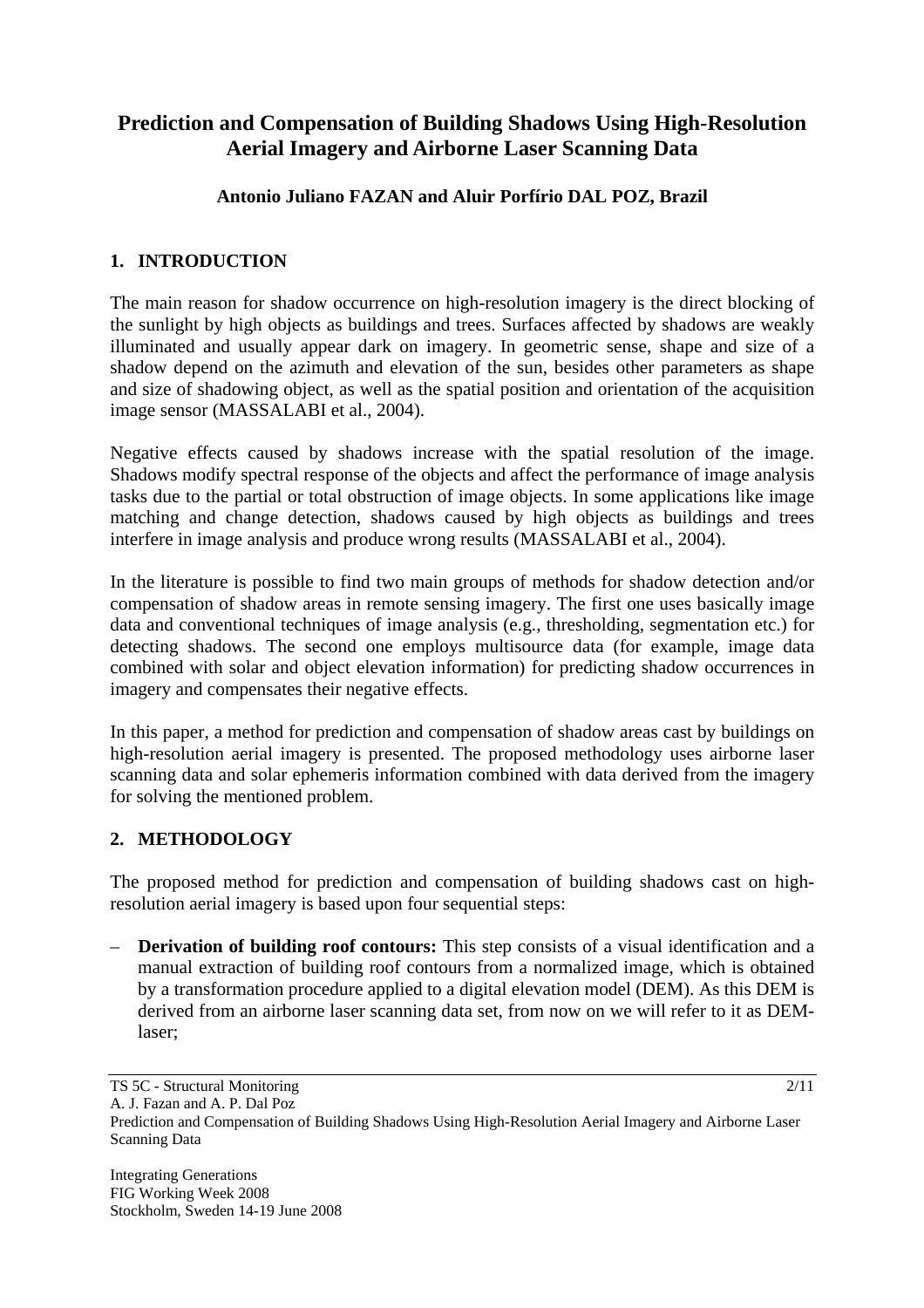- **Prediction of building shadow:** In this step a set of image shadow polygons is obtained, whose three-dimensional vertexes are referred to a local coordinate system. At the beginning, each building is assumed to be a regular solid. The intersection between this solid and a horizontal mean plane (HMP) representing the local surface defines a polygon representing the building bottom contour. Next, the building roof contour is projected onto the HMP using the parallel projection, whose projecting parallel lines orientation is computed in function of the solar azimuth and elevation, both estimated at the image acquisition time. For each building, the building shadow polygon is derived by combining the projected building roof and the building bottom.
- **Shadow registering on the aerial image:** This step consists in projecting onto the aerial image the polygons obtained in the previous step. Therefore, the interior and exterior orientation parameters of the image must be available;
- **Shadow compensation on the aerial image:** In this step a companion area intensity mapping is performed with the goal to restore the intensity of shadowed pixels and, consequently, to compensate the area affected by a building shadow.

### **2.1. Derivation of building contours**

### 2.1.1. Derivation of the normalized image

For the visual identification and the manual extraction of building roof contours from a DEMlaser, first it is necessary to transform the DEM into a normalized image, in which the digital numbers are proportional to the DEM-laser elevations. This is a normalization process applied to the DEM-laser point coordinates.

This step is carried out in two stages. First, the image dimensions (width and height) are computed using the equations

$$
w = \left(E_{\text{max}} - E_{\text{min}}\right) / GSD\,,\tag{2.1}
$$

$$
h = \left(N_{\text{max}} - N_{\text{min}}\right) / GSD\,,\tag{2.2}
$$

where:

- $(E_{\min}, N_{\min})$  are the DEM-laser lower left corner coordinates;
- $(E_{\min}, N_{\min})$  are the DEM-laser upper right corner coordinates;
- *GSD* is the DEM-laser ground sample distance;

In the second stage, the DEM-laser planimetric coordinates  $(E_k, N_k)$  are mapped into a corresponding pixel position given by  $(C_k, L_k)$  coordinates in the normalized image. This is performed by using the equations

$$
C_k = (E_k - E_{\min})/GSD,
$$
\n
$$
(2.3)
$$

3/11

A. J. Fazan and A. P. Dal Poz

TS 5C - Structural Monitoring

Prediction and Compensation of Building Shadows Using High-Resolution Aerial Imagery and Airborne Laser Scanning Data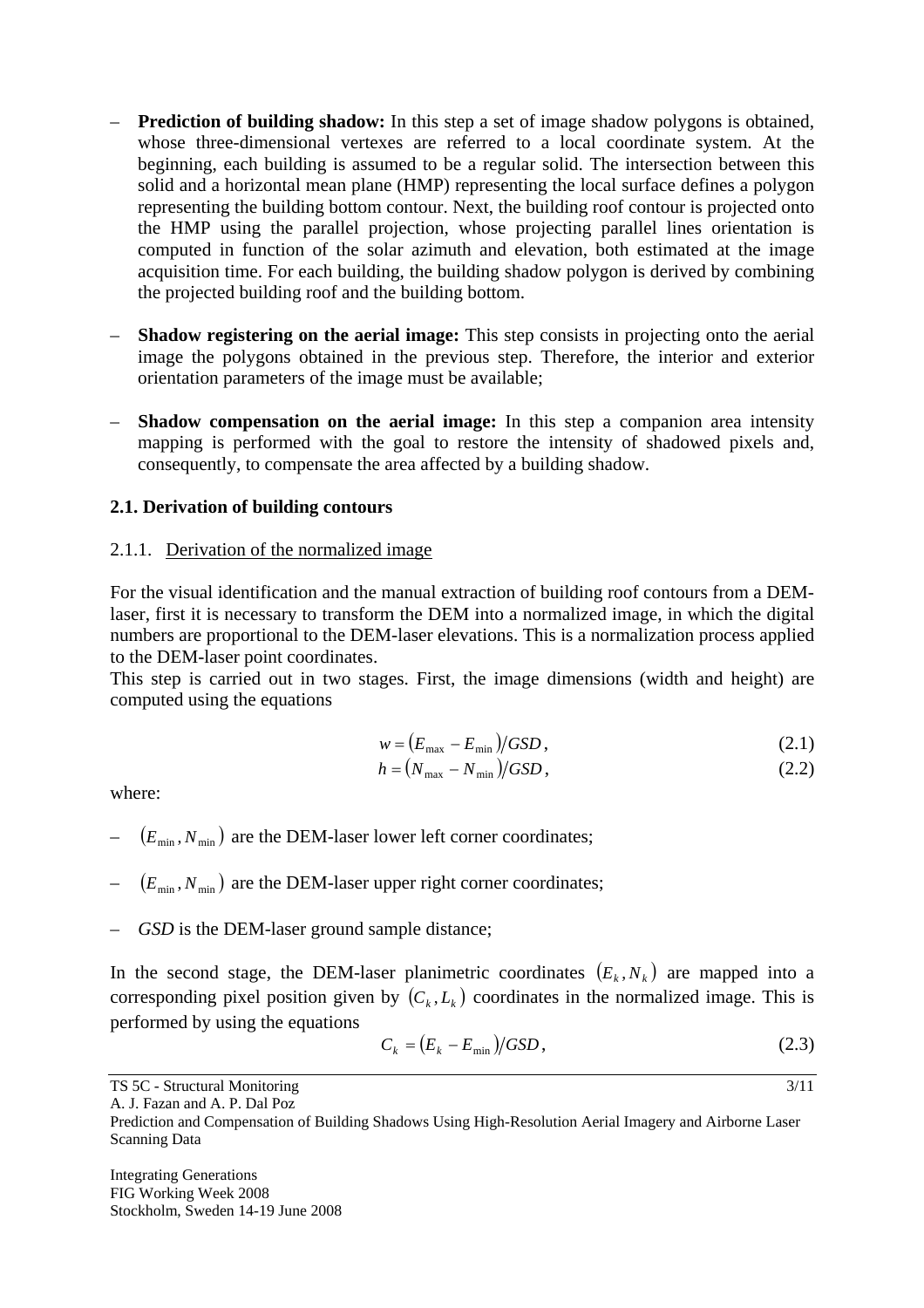$$
L_k = \left(N_{\text{max}} - N_k\right) / GSD\,,\tag{2.4}
$$

where  $(E_{\min}, N_{\max})$  are the DEM-laser upper left corner coordinates.

The digital number  $ND_k$  to be assigned to the position is calculated by using the equation

$$
ND_k = \frac{255}{h_{\text{max}} - h_{\text{min}}} \cdot (h_k - h_{\text{min}})
$$

where,  $h_{\text{min}}$  and  $h_{\text{max}}$  are, respectively, the lowest and highest DEM-laser altitude values;

The foregoing process produces a grey-level digital image with 8-bit radiometric resolution, in which gray values are scaled over [0, 255]. The darkest gray value corresponds to the DEM-laser site with altitude equals  $h_{\text{min}}$  and the brightest gray value is assigned to pixels corresponding to the DEM-laser site with altitude equals to  $h_{\text{max}}$ .

One advantage of the grey-level digital image generation process is the possibility of obtaining the  $(E, N, h)$  coordinates from the  $(C, L, ND)$  pixel coordinates observed on the normalized image. This can be carried out using the DEM-laser–to–normalized image inverse transformation. Section 2.1.2 gives additional details.

# 2.1.2. Manual extraction of building roof contours

After the DEM-laser–to–normalized image transformation, it is possible to extract building roof contours from the resulting image. This is carried out by measuring the coordinates of roof contour points from the normalized image. This procedure is depicted by **Figure 2-1**.



**Figure 2-1:** Building roof contours extraction.

The roof contour point coordinates (*C*, *L*, *ND*) must be transformed into a Local Cartesian Coordinate System (LCCS) before performing the prediction and the compensation of shadow areas. **Figure 2-2** depicts the transformation sequence to be applied to the  $(C, L, ND)$ coordinates for obtaining the LCCS coordinates  $(X_L, Y_L, Z_L)$ .

TS 5C - Structural Monitoring

A. J. Fazan and A. P. Dal Poz

Prediction and Compensation of Building Shadows Using High-Resolution Aerial Imagery and Airborne Laser Scanning Data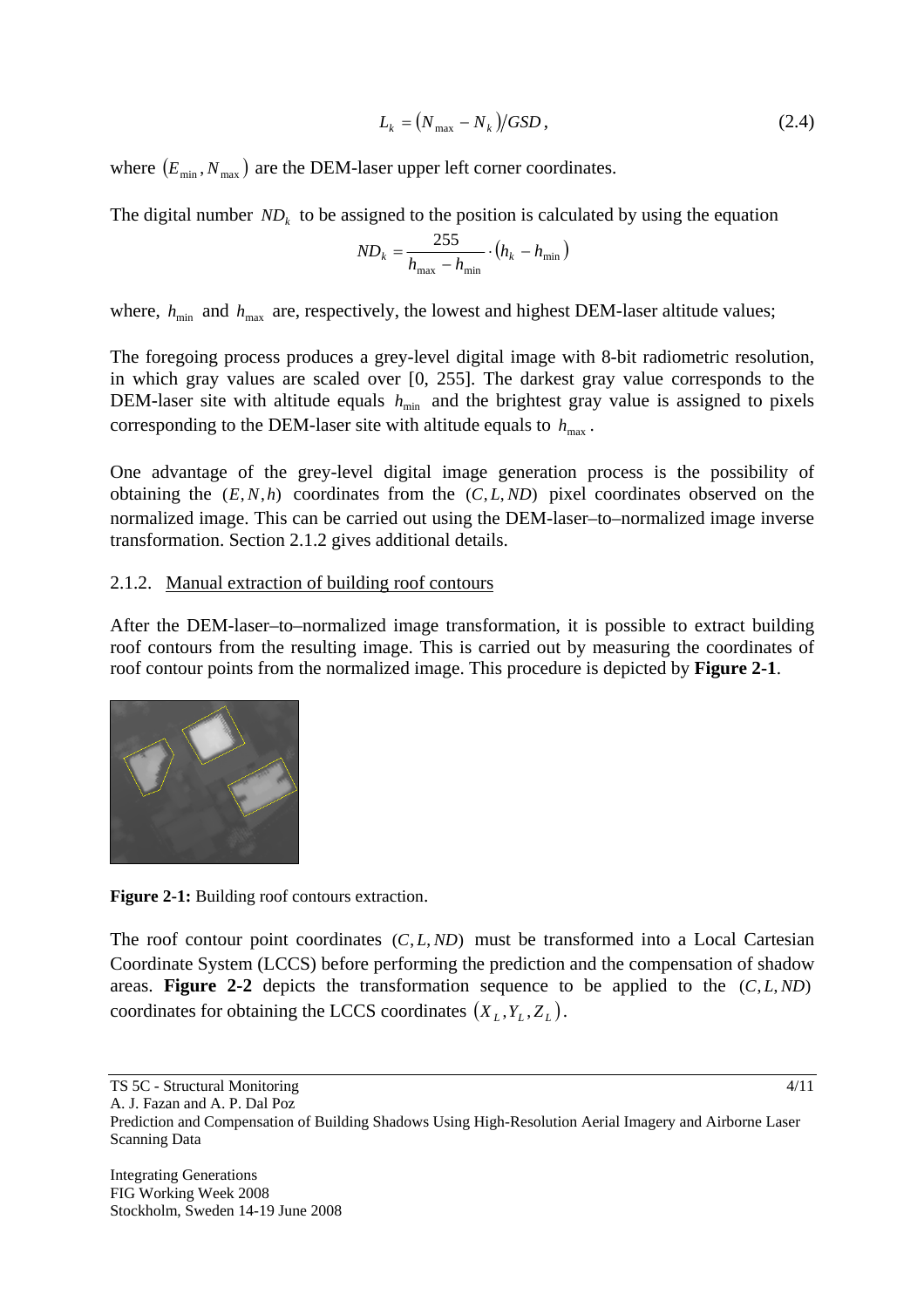$$
(C, L, ND) \to (E, N, h) \to (\phi, \lambda, h) \to (X, Y, Z) \to (X_L, Y_L, Z_L)
$$

**Figure 2-2:** Transformation sequence applied on building roof contours points.

The  $(E, N, h) \rightarrow (\phi, \lambda, h) \rightarrow (X, Y, Z) \rightarrow (X, Y, Z, Z)$  coordinate transformations are well-known and as such will not be presented here. Details for these transformations can be found in FAZAN (2007). The  $(C, L, ND) \rightarrow (E, N, h)$  transformation is given by the equations

$$
E = E_{\min} + C \cdot GSD \,, \tag{2.5}
$$

$$
N = N_{\text{max}} - L \cdot GSD \,,\tag{2.6}
$$

$$
h = h_{\min} + ND \bigg[ \frac{h_{\max} - h_{\min}}{255} \bigg],
$$
 (2.7)

which corresponds to the DEM-laser–to–normalized image inverse transformation.

#### **2.2. Prediction of the regions affected by building shadows**

In this step the regions shaded by buildings are obtained. First, all the points representing a building roof contour are projected onto the HMP using the orthogonal projection, to obtain the corresponding building bottom contour. In order to perform this projection, it is necessary to know the building height, whose value is obtained through the difference between the building roof contour height ( $Z_L^R$ ) and the HMP height ( $Z_L^P$ ).

Next, the points representing a building roof contour are projected onto HMP, but now by using the parallel projection. The main reason for using the parallel projection is the fact that the projection center is related to the sun position and, as such, it can be considered to be located at the infinite distance. The parallel projection straight lines are defined in function of the building height and the LCCS position of the sun. In order to obtain this position, the sun position is firstly established in the astronomical horizontal coordinate system, which requests the solar azimuth  $(A<sub>s</sub>)$  and solar elevation  $(h<sub>s</sub>)$  coordinates. Several astronomical reference system transformations are necessary for obtaining these astronomical coordinates. Details of this procedure are given by FAZAN (2007). The projection of each roof contour point onto the HMP is given as follows

$$
X_L^P = X_L^R - BH \frac{\cos(A_s)}{\tan(h_s)},
$$
\n(2.8)

$$
Y_L^P = Y_L^R - BH \frac{\sin(A_s)}{\tan(h_s)},
$$
\n(2.9)

5/11

where:

 $(A<sub>s</sub>, h<sub>s</sub>)$  are the solar azimuth and elevation, respectively;

Prediction and Compensation of Building Shadows Using High-Resolution Aerial Imagery and Airborne Laser Scanning Data

Integrating Generations FIG Working Week 2008 Stockholm, Sweden 14-19 June 2008

TS 5C - Structural Monitoring

A. J. Fazan and A. P. Dal Poz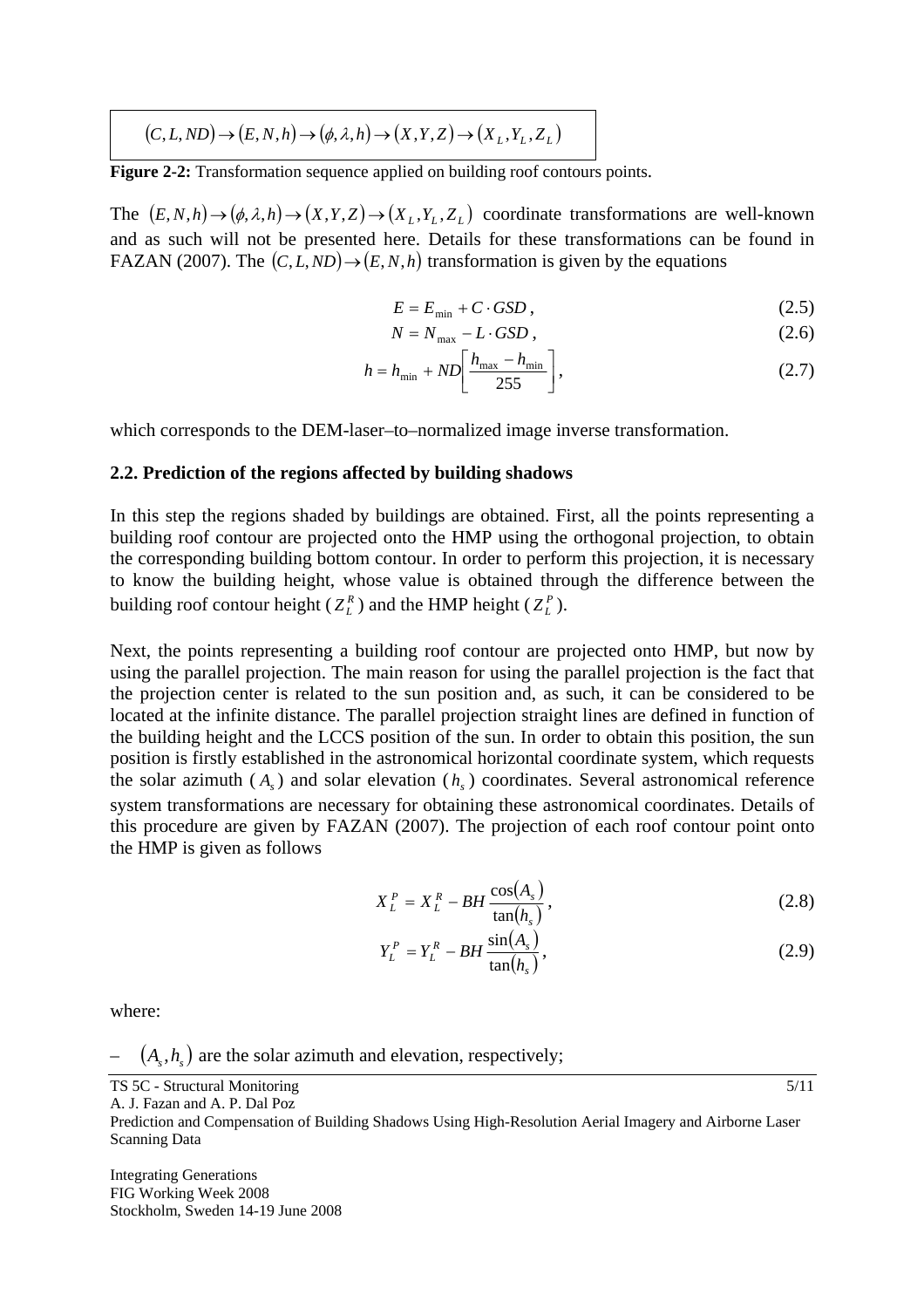- $(X_L^P, Y_L^P)$  are the LCCS planimetric coordinates of a building roof contour point projected onto HML;
- $(X_L^R, Y_L^R)$  are the LCCS planimetric coordinates of a building roof contour point;
- *BH* is the building height, given by the equation

$$
BH = Z_L^R - Z_L^P. \tag{2.10}
$$

Equations 2.8 and 2.9 are not defined for  $h<sub>s</sub> = 0<sup>o</sup>$  (at the sunrise and sunset) and  $h<sub>s</sub> = 90<sup>o</sup>$  (when the sun passes through the local upper meridian). One can interpret that for this cases do not occur or make sense the presence of shadow projections.

The projection of the building roof contour onto the HMP results in a polygon, but it is necessary to combine it with the building bottom polygon to obtain the region affected by a particular building shadow. **Figure 2-3** illustrates a simple case.



**Figure 2-3:** Prediction of the shadow area cast by a building.

# **2.3. Registering of shadow regions on the aerial image**

After the prediction of the regions affected by shadows, the polygons representing them are registered onto the aerial image. For this purpose, it is necessary to know the interior and exterior orientation parameters of that image.

TS 5C - Structural Monitoring

A. J. Fazan and A. P. Dal Poz

Prediction and Compensation of Building Shadows Using High-Resolution Aerial Imagery and Airborne Laser Scanning Data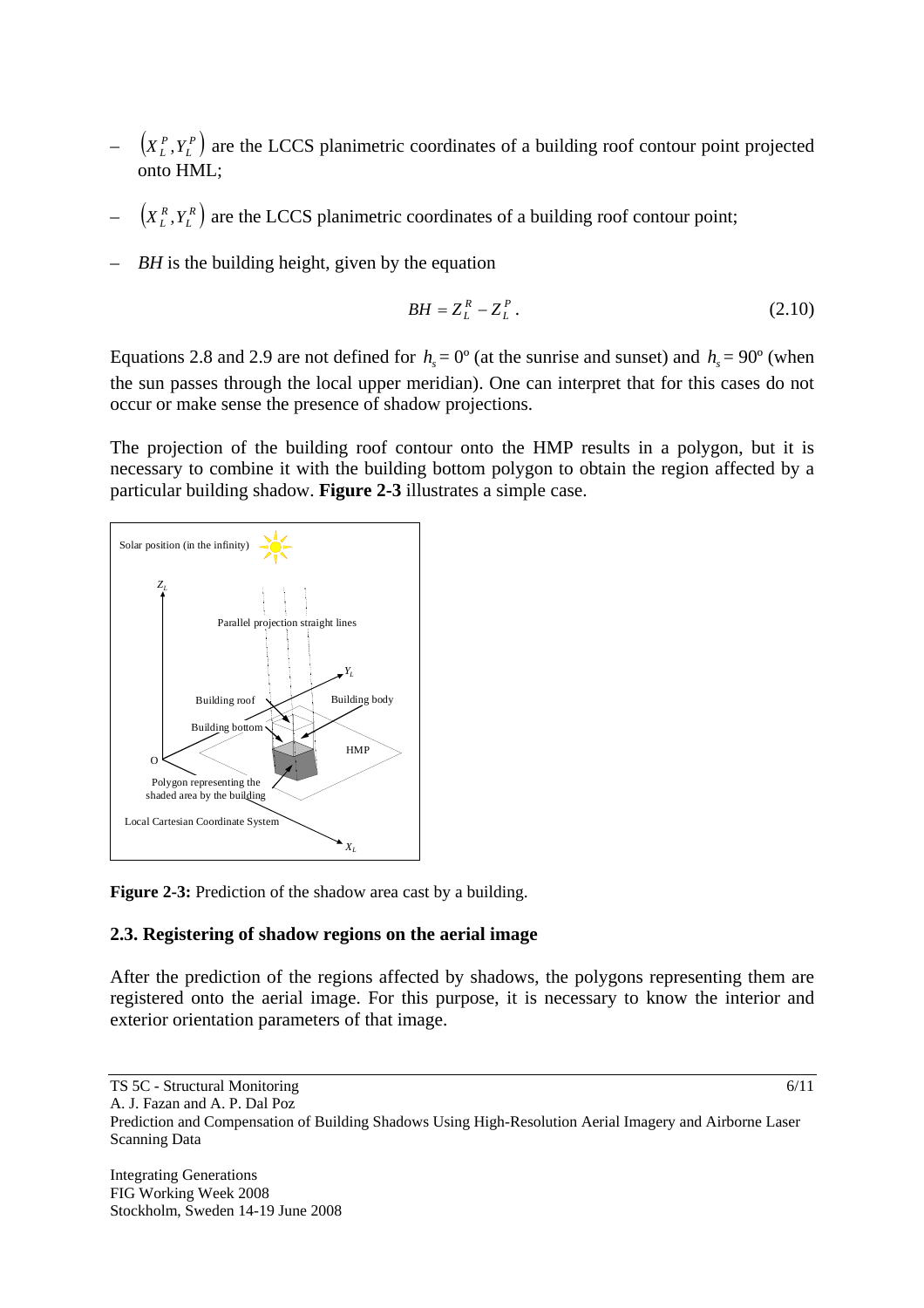The interior orientation parameters, for example, can be getting from the camera calibration report and the exterior orientation parameters can be estimated by performing a space resection by the collinearity equations (WOLF & DEWITT, 2000; MIKHAIL et al., 2001).

The results of this step are regions of interest (RoI) in the image containing affected pixels by shading (shadow pixels) and surrounding regions. Based upon these pixels, a process for compensation of shadow pixels is applied.

# **2.4. Compensation of shadow regions in the aerial image**

The RoI determined previously allows a shadow compensation to be applied to the image in order to reduce or even eliminate the effect of shadow in the image. For this purpose, digital image processing techniques are used.

According to LI et al. (2004), the intensity of shadow pixel can be restored by mapping them to the bright pixels refer to same objects, which is called companion area intensity mapping (CAIM). Hence, the shadow compensation procedure comprises two main stages. The first one is the identification of the companion area for a particular shadow region. The second one is the computation of the statistics of two regions and the mapping of the shadow intensities into their companion intensities.

# 2.4.1. Companion area

The pixels inside a registered shadow on the aerial image define a region of interest (RoI) that contains shaded pixels and neighbor pixels not affected by building shading.

The companion area required for an intensity mapping is set as the neighbor area. The set of pixels defining a companion area is separated from the set of pixels defining the shadow area by performing a threshold procedure.

# 2.4.2. Intensity mapping

Intensity mapping process for shadow pixel compensation used in this approach is based upon the histogram analysis for a particular shadow region and its corresponding companion area. For improvement of the intensity mapping performance, a lower cutoff and an upper cutoff are set up for both histograms.

Thus, in the mapping procedure the intensities within a histogram range are replaced by the corresponding lower and upper cutoffs. The intensity mapping process is performed by using a gamma control equation (LI et al., 2004)

$$
M = \left(\frac{m-l}{u-l}\right)^{\text{gamma}} \cdot (U-L) + L\,,\tag{2.11}
$$

7/11

where:

TS 5C - Structural Monitoring A. J. Fazan and A. P. Dal Poz

Prediction and Compensation of Building Shadows Using High-Resolution Aerial Imagery and Airborne Laser Scanning Data

Integrating Generations FIG Working Week 2008 Stockholm, Sweden 14-19 June 2008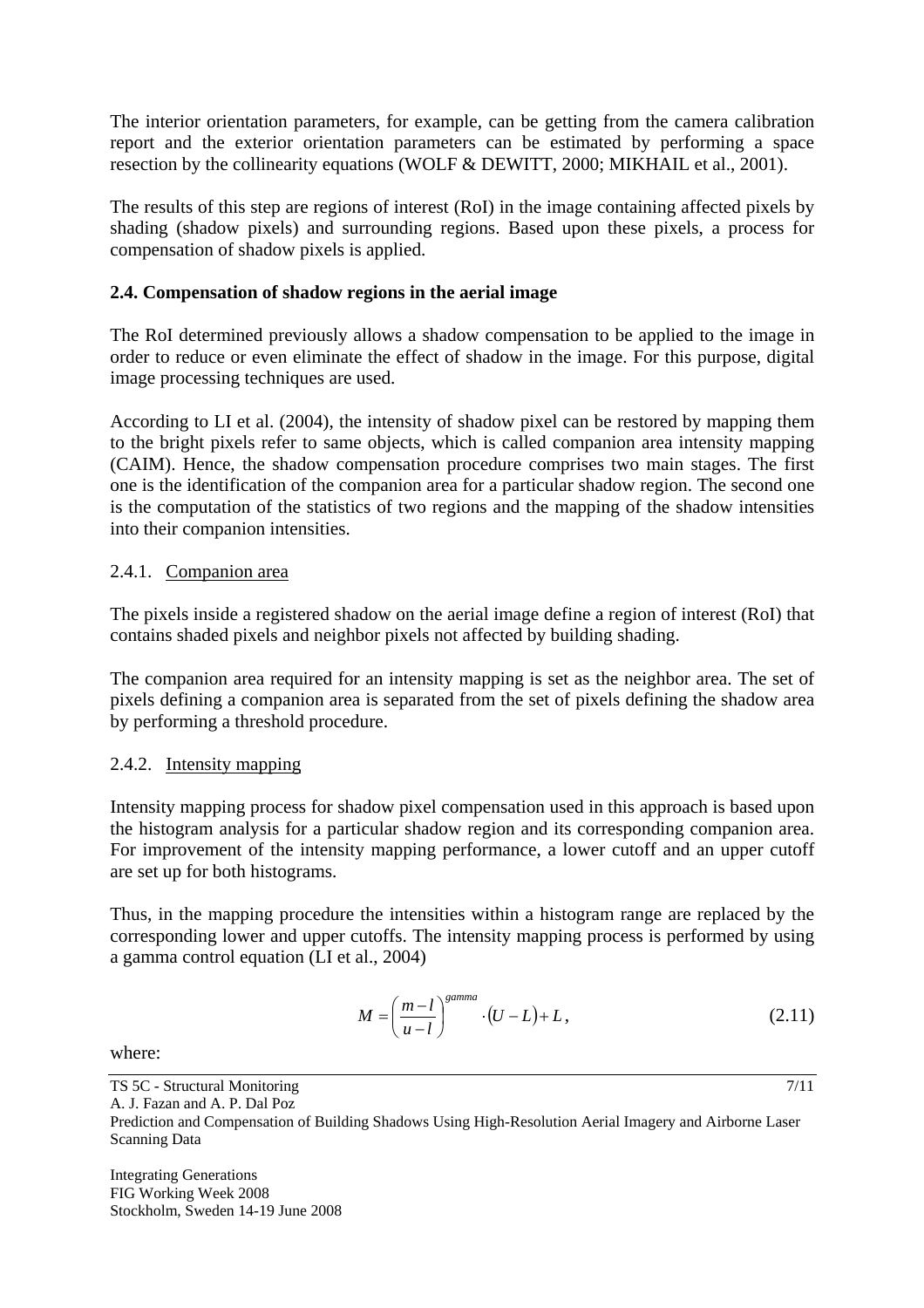- $m$  is the intensity of a shadow pixel before mapping;
- *M* is the intensity of a shadow pixel after mapping;
- *u* and *l* are, respectively, the upper and lower cutoffs of the shadow area histogram;
- *U* and *L* are, respectively, the upper and lower cutoffs of the companion area histogram.

CAIM procedure works by mapping the upper and lower cutoffs of the shadow area into the upper and lower cutoffs of the companion area.

# **3. EXPERIMENTAL EVALUATION AND RESULTS**

For the experimental evaluation of the proposed methodology, one high-resolution aerial imagery and associated interior orientation parameters were used. Additionally, a set of control points with (*E*,*N*,*h*) coordinates was employed for image exterior orientation parameters estimation. For this purpose, a space resection by collinearity equations was performed. Airborne laser scanning data used for the experimental evaluation comprise an irregular point mesh, from which a regular grid (the so-called DEM-laser) was generated by performing an interpolation procedure. Finally, solar ephemeris data were used for computing the solar azimuth and elevation at the image acquisition time. For checking the performance of the method discussed in this paper, two experiments were carried out, which are described below.

Figure 3-1 depicts the result obtained in the first experiment. The image patch in (a) shows the shadowed area cast by a high building. The result obtained by using CAIM for shadow compensation is depicted by the image patch in (b), where is possible to check that shadow area has been restored with reasonable quality.



Figure 3-1: (a) Part of the original aerial image showing a shadowed area cast by a building (a); Shadowed area compensated by CAIM (b).

Figure 3-2 depicts the result obtained in the second experiment. Such as in the experiment 1, the image patch depicted in (a) shows the shadowed area cast by a high building, and the image patch showed in (b) contains the result for shadow compensation performed by CAIM procedure. The result obtained here is worse than that one obtained in the experiment 1, but in

TS 5C - Structural Monitoring

A. J. Fazan and A. P. Dal Poz

Prediction and Compensation of Building Shadows Using High-Resolution Aerial Imagery and Airborne Laser Scanning Data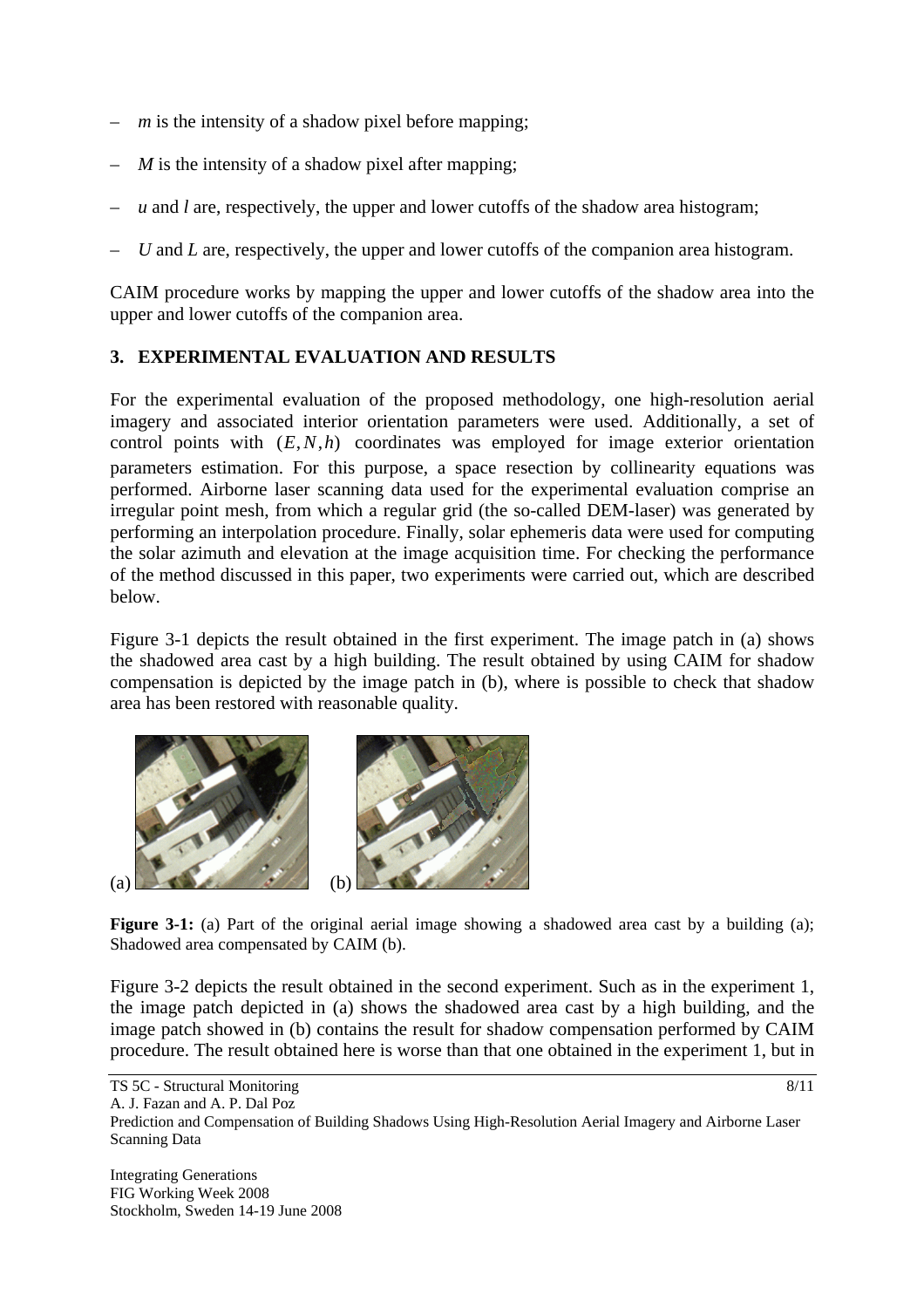some areas (e.g., the house roof indicated in image patch (b)) the compensation procedure seems work properly, enhancing the information existing under the shadowed area.



Figure 3-2: (a) Part of the original aerial image showing a shadowed area cast by a building (a); Shadowed area compensated by CAIM (b).

# **4. CONCLUSIONS**

It can be concluded from the observation of the experimental results that the combination of the method proposed by FAZAN (2007) for prediction of building shadows on highresolution aerial imagery with that one proposed by LI et al. (2004) for shadow compensation by CAIM procedure seems to work properly.

Also it was possible to see that the CAIM procedure is affected by the chosen of the companion area used as reference for performing the shadow compensation, as well as the quality of the evaluated aerial image, according to show the experimental results.

One main suggestion for quality improvement of the results given by the proposed method is to adopt a more sophisticated procedure for derivation of the companion area, which is used as reference in the CAIM for shadow compensation. In this paper, only a simple thresholding was employed and this fact may have contributed to reduce the quality of the experimental results.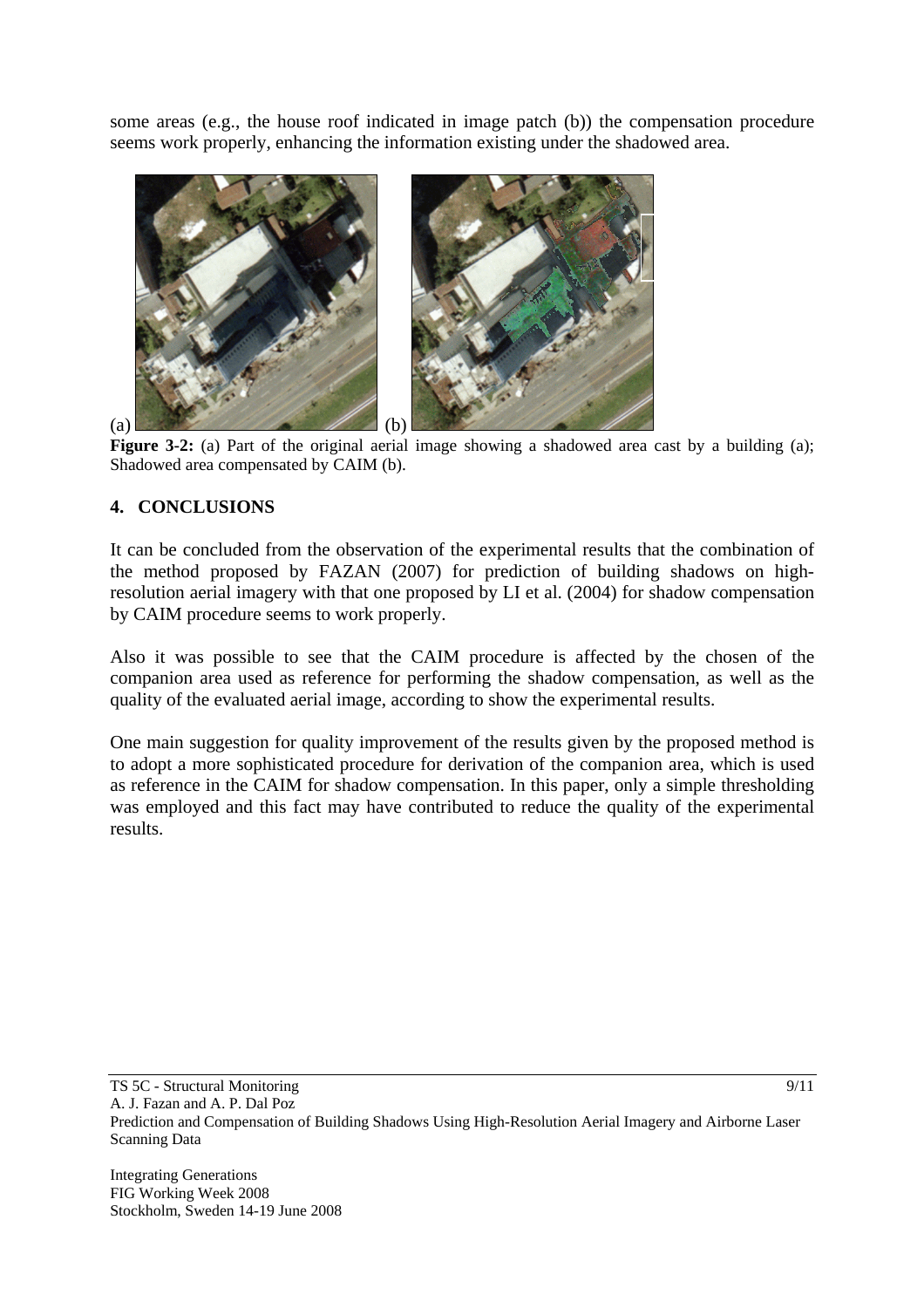## **REFERENCES**

FAZAN, A. J., 2007: Predição de sombras de edifícios sobre vias urbanas com base em um modelo digital de elevações e dados de imagens aéreas de alta-resolução. Master's degree dissertation, 102 pg. – Presidente Prudente, São Paulo State University.

LI, Y.; SASAGAWA, T.; GONG, P., 2004: A system of the shadow detection and shadow removal for high resolution city aerial photo. International Archives of Photogrammetry, Remote Sensing and Spatial Information Sciences - Proceedings, v.35 (B3), p. 802-807, Istambul.

MASSALABI, A.; HE, D. -C.; BÉNIÉ et ÉRIC BEAUDRY, G. B., 2004: Restitution of information under shadow in remote sensing high space resolution images: Application to IKONOS data of Sherbrooke City. International Archives of Photogrammetry, Remote Sensing and Spatial Information Sciences - Proceedings, v.35 (B3), p. 173-178, Istambul.

MIKHAIL, E. M.; BETHEL, J. S.; McGLONE, J. C., 2001: Introduction to Modern Photogrammetry, 479 p. New York: John Wiley & Sons.

WOLF, P. R.; DEWITT, B. A, 2000: Elements of Photogrammetry: with applications in GIS, 608 p. Boston: McGraw-Hill.

### **BIOGRAPHICAL NOTES**

**Antonio Juliano Fazan** has received his Dipl. Eng. from the São Paulo State University (Brazil) in 2004, and his M. Sc. degree from São Paulo State University in 2007. Currently, he is working on to obtain his Ph.D. degree in Cartographic Sciences at the São Paulo State University.

**Aluir Porfírio Dal Poz** is Associate Professor of Department of Cartography at the São Paulo State University (Brazil). He has received his Dipl. Eng. from the São Paulo State University in 1987, his M.Sc. degree from the Paraná Federal University (Brazil) in 1991, and his Ph.D. degree from the São Paulo University (Brazil) in 1996. From July 1999 to March 2000 he joined the Department of Spatial Information Science and Engineering of University of Maine (USA) as Visiting Researcher and was involved in research projects aiming at automated object extraction for capturing and updating of Geographic Information Systems (GIS). His expertise and current research activities are focused on the area of Image Analysis and Digital Photogrammetry.

TS 5C - Structural Monitoring A. J. Fazan and A. P. Dal Poz

Prediction and Compensation of Building Shadows Using High-Resolution Aerial Imagery and Airborne Laser Scanning Data